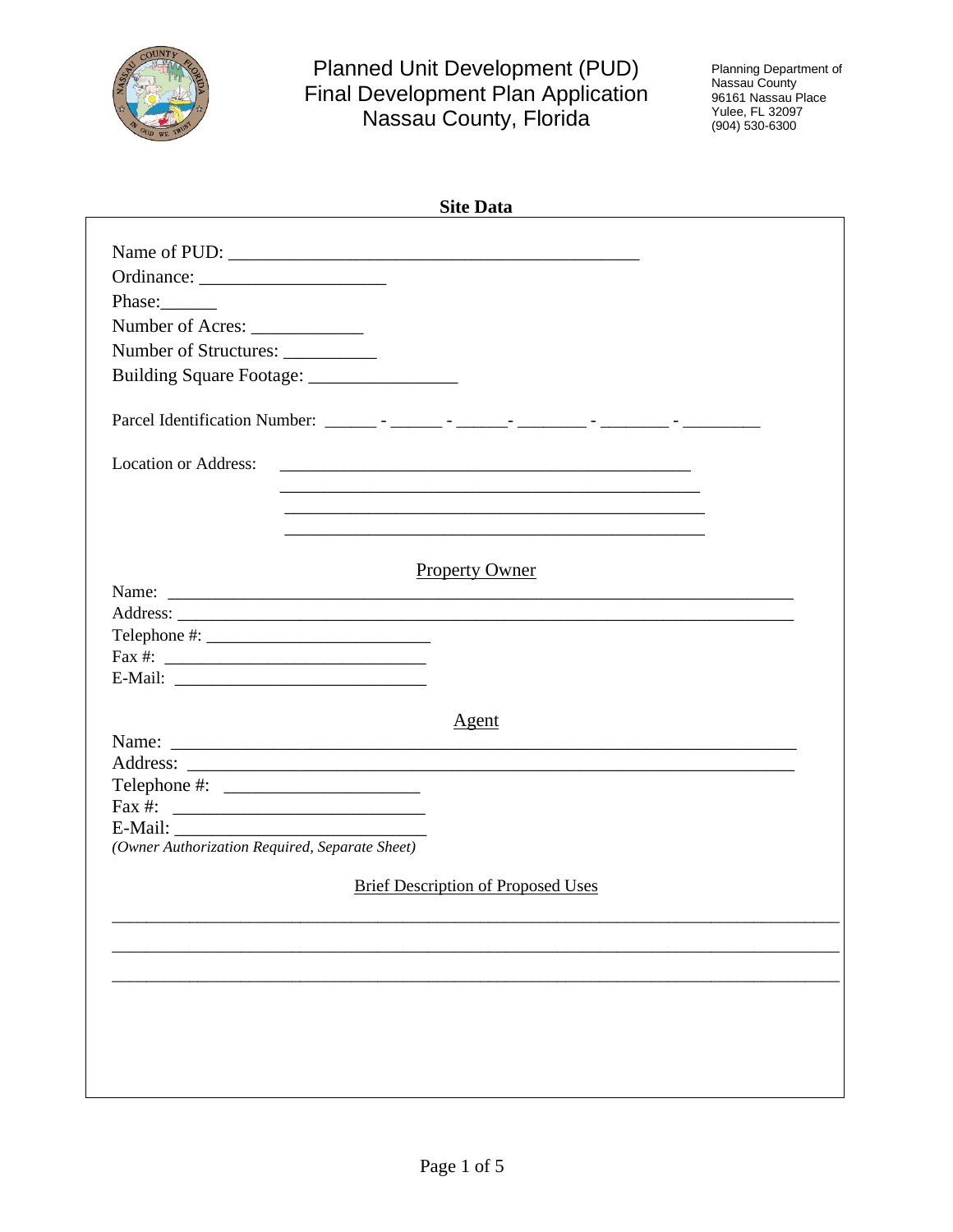# Planned Unit Development (PUD) Final Development Plan Application Nassau County, Florida

# **Final Development Plan Checklist**

Section 25.05(E) of the Nassau County Land Development Code, sets forth the submission requirements and procedures for review of the Final Development Plan. **Two (2) copies in 24" x 36" format of plans are required with the completed application and required substantiating documents as listed in the Checklist and PUD. Incomplete applications will not be accepted and will be returned to the applicant. All electronic plans should be submitted in PDF format and contain plans exported from AutoCad 2016 or newer All plans exported from DWG Trueview or AutoCad 2016 and newer should not include comments in the PDF export if they are not required. If comments are required in the export please ensure a TrueType font is used. Any plans not utilizing these methods will be returned for correction. You will be invoiced for the fees.** 

All items on this application and checklist must be addressed. Any items not addressed will cause the submittal package to be deemed incomplete. The County reserves the right to reject incomplete submittals. A determination of a complete submittal is not a reflection of compliance with applicable standards for review.

The Planning and Zoning Board shall hold a public hearing within 45 days of a complete submittal to review the Final Development Plan for consistency with the approved PUD Preliminary Development Plan, conformance with the provisions of this ordinance and other related county regulations. The Planning and Zoning Board shall submit written recommendations to the Board of County Commissioners.

The Board of County Commissioners shall hold a public hearing to review the Final Development Plan and consider the recommendations of the Planning and Zoning Board. The Board of County Commissioners shall approve, approve with conditions, or deny the final development plan.

# **Checklist:**

### *Included Not Included*

### **Application:**

|  | Signed application accompanied by Owner's Authorization and applicable fee. |
|--|-----------------------------------------------------------------------------|
|  | Survey                                                                      |

### **Tabulations:**

|                       | Gross site acreage                                                         |
|-----------------------|----------------------------------------------------------------------------|
|                       | Total building area                                                        |
|                       | Total parking area and parking ratio                                       |
|                       | Total surface area of stormwater retention facilities at top of bank       |
|                       | Jurisdictional wetlands and wetland buffer width                           |
|                       | Submerged areas (MLW or DWE)                                               |
|                       | Total Landscape areas and buffers                                          |
|                       | Floor area ratio in accordance with 2030 Comprehensive Plan                |
|                       | Impervious surface ratio in accordance with 2030 Comprehensive Plan        |
|                       | Tree Inventory Calculations (Amelia Island Only)                           |
| <b>Proposed uses:</b> |                                                                            |
|                       | Residential dwelling units by unit type for residential uses and lot sizes |
|                       | Gross floor area of all non-residential uses and identification of the use |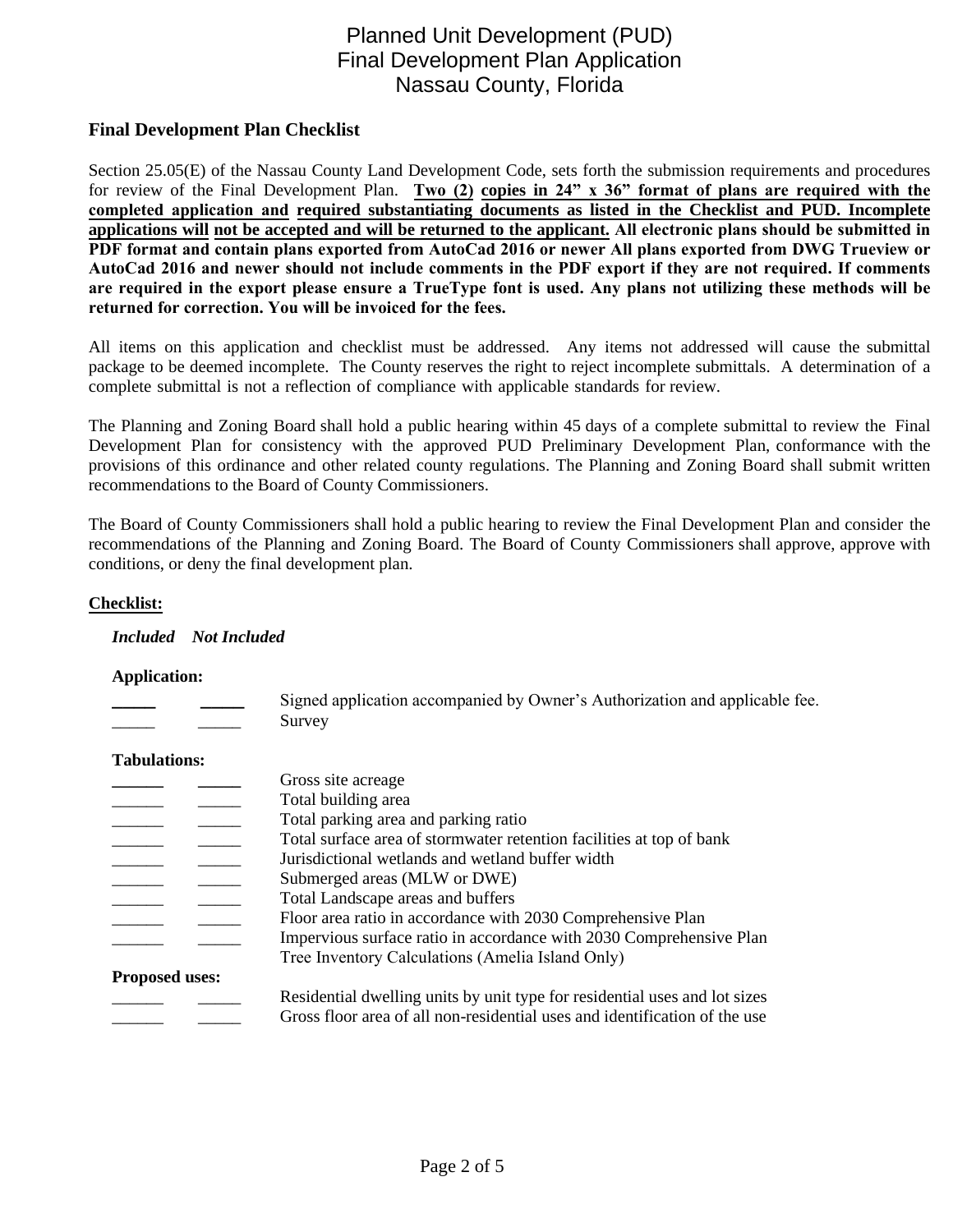# Planned Unit Development (PUD) Final Development Plan Application Nassau County, Florida

| <b>On-Site:</b>                                                                                                                                                                                                                                                                                                                                                                                                                                                                      |                                                                                                                                                                                                                                                                                                                                                                                                                                                                                                                                                                |
|--------------------------------------------------------------------------------------------------------------------------------------------------------------------------------------------------------------------------------------------------------------------------------------------------------------------------------------------------------------------------------------------------------------------------------------------------------------------------------------|----------------------------------------------------------------------------------------------------------------------------------------------------------------------------------------------------------------------------------------------------------------------------------------------------------------------------------------------------------------------------------------------------------------------------------------------------------------------------------------------------------------------------------------------------------------|
|                                                                                                                                                                                                                                                                                                                                                                                                                                                                                      | Proposed lot lines (if any), lot and block numbers and dimensions of all                                                                                                                                                                                                                                                                                                                                                                                                                                                                                       |
|                                                                                                                                                                                                                                                                                                                                                                                                                                                                                      | residential uses and nonresidential uses and common open space.                                                                                                                                                                                                                                                                                                                                                                                                                                                                                                |
|                                                                                                                                                                                                                                                                                                                                                                                                                                                                                      | Rights-of-way and all other lands or improvements proposed for dedication to the                                                                                                                                                                                                                                                                                                                                                                                                                                                                               |
|                                                                                                                                                                                                                                                                                                                                                                                                                                                                                      | public                                                                                                                                                                                                                                                                                                                                                                                                                                                                                                                                                         |
|                                                                                                                                                                                                                                                                                                                                                                                                                                                                                      | Exterior dimensions of all principal structures (except single family detached),                                                                                                                                                                                                                                                                                                                                                                                                                                                                               |
|                                                                                                                                                                                                                                                                                                                                                                                                                                                                                      | their height, finished floor elevation and number of stories.                                                                                                                                                                                                                                                                                                                                                                                                                                                                                                  |
| $\frac{1}{2}$                                                                                                                                                                                                                                                                                                                                                                                                                                                                        | Setbacks to property lines, easements and wetlands.<br>$\overline{\phantom{a}}$                                                                                                                                                                                                                                                                                                                                                                                                                                                                                |
|                                                                                                                                                                                                                                                                                                                                                                                                                                                                                      | Distances between structures                                                                                                                                                                                                                                                                                                                                                                                                                                                                                                                                   |
|                                                                                                                                                                                                                                                                                                                                                                                                                                                                                      | Fire hydrants or dry wells<br>$\mathbb{R}^n$                                                                                                                                                                                                                                                                                                                                                                                                                                                                                                                   |
|                                                                                                                                                                                                                                                                                                                                                                                                                                                                                      | Canals, waterways, stormwater ponds, easements and major stormwater<br>$\overline{\phantom{a}}$                                                                                                                                                                                                                                                                                                                                                                                                                                                                |
|                                                                                                                                                                                                                                                                                                                                                                                                                                                                                      | conveyance systems                                                                                                                                                                                                                                                                                                                                                                                                                                                                                                                                             |
|                                                                                                                                                                                                                                                                                                                                                                                                                                                                                      | Wetlands preserved, impacted and mitigated<br>$\frac{1}{1}$                                                                                                                                                                                                                                                                                                                                                                                                                                                                                                    |
|                                                                                                                                                                                                                                                                                                                                                                                                                                                                                      | Floodways, flood plains and flood hazard areas<br>$\overline{\phantom{a}}$                                                                                                                                                                                                                                                                                                                                                                                                                                                                                     |
|                                                                                                                                                                                                                                                                                                                                                                                                                                                                                      | Driveway location and dimensions including and return radii and pavement<br>$\overline{\phantom{a}}$                                                                                                                                                                                                                                                                                                                                                                                                                                                           |
|                                                                                                                                                                                                                                                                                                                                                                                                                                                                                      | material drive aisle width                                                                                                                                                                                                                                                                                                                                                                                                                                                                                                                                     |
|                                                                                                                                                                                                                                                                                                                                                                                                                                                                                      | Number and dimension of parking spaces                                                                                                                                                                                                                                                                                                                                                                                                                                                                                                                         |
|                                                                                                                                                                                                                                                                                                                                                                                                                                                                                      | Cross-access locations and dimensions<br>$\overline{\phantom{a}}$                                                                                                                                                                                                                                                                                                                                                                                                                                                                                              |
|                                                                                                                                                                                                                                                                                                                                                                                                                                                                                      | Off-street loading areas for passengers or freight                                                                                                                                                                                                                                                                                                                                                                                                                                                                                                             |
|                                                                                                                                                                                                                                                                                                                                                                                                                                                                                      | Drive-through locations including stacking and escape lanes<br>$\frac{1}{1}$                                                                                                                                                                                                                                                                                                                                                                                                                                                                                   |
|                                                                                                                                                                                                                                                                                                                                                                                                                                                                                      | Landscape area dimensions<br>$\frac{1}{2}$                                                                                                                                                                                                                                                                                                                                                                                                                                                                                                                     |
|                                                                                                                                                                                                                                                                                                                                                                                                                                                                                      | Sidewalks<br>$\frac{1}{2}$                                                                                                                                                                                                                                                                                                                                                                                                                                                                                                                                     |
|                                                                                                                                                                                                                                                                                                                                                                                                                                                                                      | Bicycle lanes and racks<br>$\frac{1}{1}$                                                                                                                                                                                                                                                                                                                                                                                                                                                                                                                       |
| $\begin{tabular}{cccccc} \multicolumn{2}{c }{\textbf{1} & \textbf{2} & \textbf{3} & \textbf{4} & \textbf{5} & \textbf{5} & \textbf{6} & \textbf{6} & \textbf{7} & \textbf{8} & \textbf{8} & \textbf{9} & \textbf{10} & \textbf{10} & \textbf{10} & \textbf{10} & \textbf{10} & \textbf{10} & \textbf{10} & \textbf{10} & \textbf{10} & \textbf{10} & \textbf{10} & \textbf{10} & \textbf{10} & \textbf{10} & \textbf{1$                                                              | Accessory uses and structures including exterior sales, service or storage areas<br>$\frac{1}{2} \left( \frac{1}{2} \right) \left( \frac{1}{2} \right) \left( \frac{1}{2} \right) \left( \frac{1}{2} \right) \left( \frac{1}{2} \right) \left( \frac{1}{2} \right) \left( \frac{1}{2} \right) \left( \frac{1}{2} \right) \left( \frac{1}{2} \right) \left( \frac{1}{2} \right) \left( \frac{1}{2} \right) \left( \frac{1}{2} \right) \left( \frac{1}{2} \right) \left( \frac{1}{2} \right) \left( \frac{1}{2} \right) \left( \frac{1}{2} \right) \left( \frac$ |
|                                                                                                                                                                                                                                                                                                                                                                                                                                                                                      | Exterior lighting including height of poles and notes on shielding of luminaires<br>$\frac{1}{2} \left( \frac{1}{2} \right) \left( \frac{1}{2} \right) \left( \frac{1}{2} \right) \left( \frac{1}{2} \right) \left( \frac{1}{2} \right) \left( \frac{1}{2} \right) \left( \frac{1}{2} \right) \left( \frac{1}{2} \right) \left( \frac{1}{2} \right) \left( \frac{1}{2} \right) \left( \frac{1}{2} \right) \left( \frac{1}{2} \right) \left( \frac{1}{2} \right) \left( \frac{1}{2} \right) \left( \frac{1}{2} \right) \left( \frac{1}{2} \right) \left( \frac$ |
| $\begin{tabular}{cccccc} \multicolumn{2}{c}{} & \multicolumn{2}{c}{} & \multicolumn{2}{c}{} & \multicolumn{2}{c}{} & \multicolumn{2}{c}{} & \multicolumn{2}{c}{} & \multicolumn{2}{c}{} & \multicolumn{2}{c}{} & \multicolumn{2}{c}{} & \multicolumn{2}{c}{} & \multicolumn{2}{c}{} & \multicolumn{2}{c}{} & \multicolumn{2}{c}{} & \multicolumn{2}{c}{} & \multicolumn{2}{c}{} & \multicolumn{2}{c}{} & \multicolumn{2}{c}{} & \multicolumn{2}{c}{} & \multicolumn{2}{c}{} & \mult$ | Fences and walls<br>$\frac{1}{2}$                                                                                                                                                                                                                                                                                                                                                                                                                                                                                                                              |
| $\overline{\phantom{a}}$                                                                                                                                                                                                                                                                                                                                                                                                                                                             | Dumpsters and enclosures<br>$\overline{\phantom{a}}$                                                                                                                                                                                                                                                                                                                                                                                                                                                                                                           |
|                                                                                                                                                                                                                                                                                                                                                                                                                                                                                      | Sign location(s) and dimensions $(L, W, H)$                                                                                                                                                                                                                                                                                                                                                                                                                                                                                                                    |
|                                                                                                                                                                                                                                                                                                                                                                                                                                                                                      |                                                                                                                                                                                                                                                                                                                                                                                                                                                                                                                                                                |
| Off-site:                                                                                                                                                                                                                                                                                                                                                                                                                                                                            |                                                                                                                                                                                                                                                                                                                                                                                                                                                                                                                                                                |
|                                                                                                                                                                                                                                                                                                                                                                                                                                                                                      | Width and length of turn lanes and tapers                                                                                                                                                                                                                                                                                                                                                                                                                                                                                                                      |
|                                                                                                                                                                                                                                                                                                                                                                                                                                                                                      | Conceptual water supply and sewage disposal facilities including points of                                                                                                                                                                                                                                                                                                                                                                                                                                                                                     |
|                                                                                                                                                                                                                                                                                                                                                                                                                                                                                      | connection                                                                                                                                                                                                                                                                                                                                                                                                                                                                                                                                                     |
|                                                                                                                                                                                                                                                                                                                                                                                                                                                                                      | Main extensions and laterals                                                                                                                                                                                                                                                                                                                                                                                                                                                                                                                                   |
|                                                                                                                                                                                                                                                                                                                                                                                                                                                                                      | Lift stations                                                                                                                                                                                                                                                                                                                                                                                                                                                                                                                                                  |
|                                                                                                                                                                                                                                                                                                                                                                                                                                                                                      | Fire hydrants<br>$\frac{1}{1}$                                                                                                                                                                                                                                                                                                                                                                                                                                                                                                                                 |
|                                                                                                                                                                                                                                                                                                                                                                                                                                                                                      | Proposed traffic signalization phasing and sequencing                                                                                                                                                                                                                                                                                                                                                                                                                                                                                                          |
|                                                                                                                                                                                                                                                                                                                                                                                                                                                                                      |                                                                                                                                                                                                                                                                                                                                                                                                                                                                                                                                                                |
| <b>Development schedule:</b>                                                                                                                                                                                                                                                                                                                                                                                                                                                         |                                                                                                                                                                                                                                                                                                                                                                                                                                                                                                                                                                |

Phase lines or delineation of areas to be developed according to their order of construction. \_\_\_\_\_\_ \_\_\_\_\_ Proposed dates for beginning and completing construction of each development phase or stage. <sup>1</sup> <sup>1</sup> <sup>1</sup> Proposed schedule for the construction and improvement of common open space, streets, utilities, and any other necessary improvements for each development phase or stage.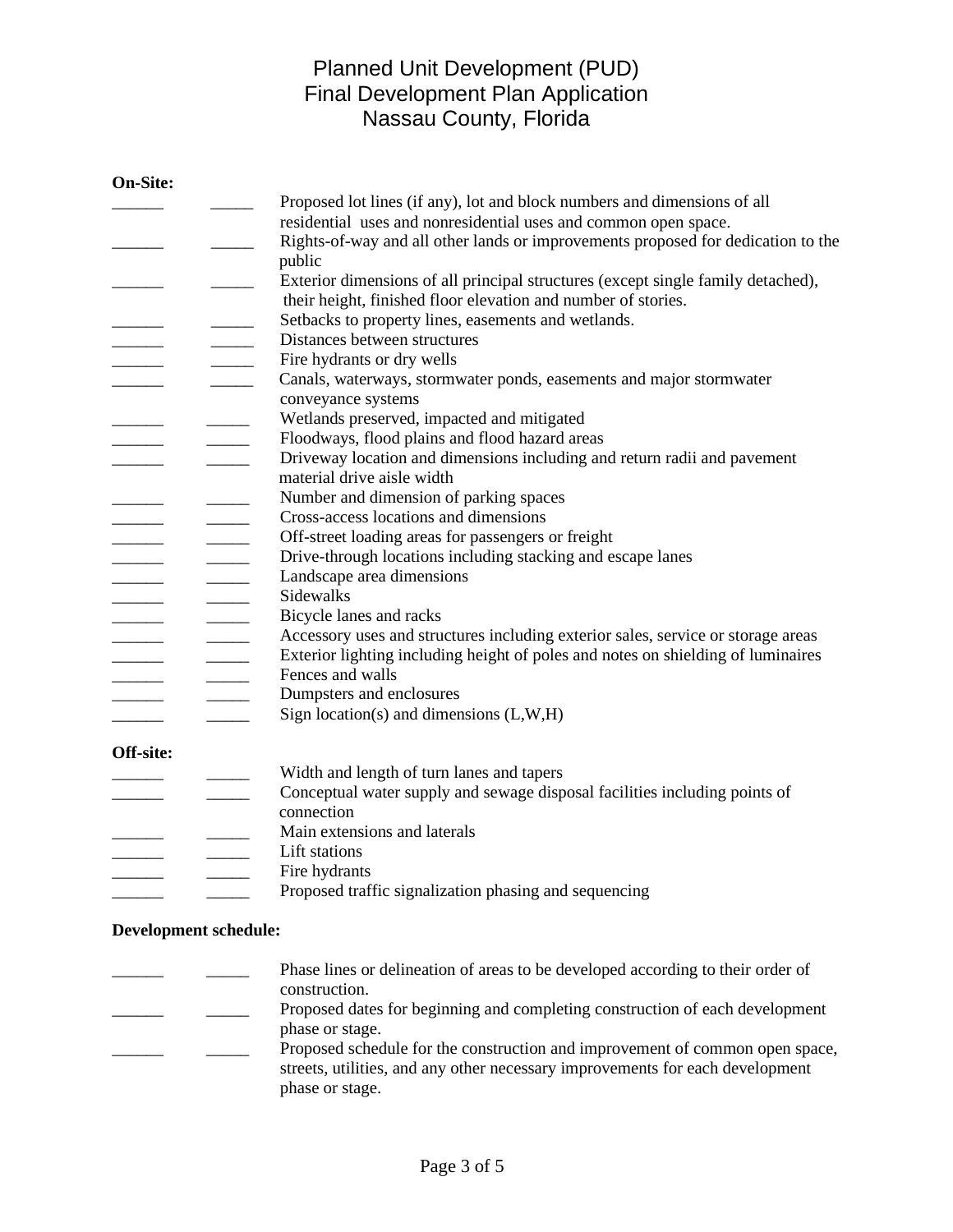# Final Development Plan Application Nassau County, Florida

Planned Unit Development (PUD)

# **Required legal documents (As Applicable):**

|  | A statement of dedication signed by the owner of the PUD dedicating any          |
|--|----------------------------------------------------------------------------------|
|  | improvements to Nassau County.                                                   |
|  | Deed restrictions proposed by the developer of the PUD to preserve the character |
|  | of the development's common open space and to establish compatible               |
|  | architectural and landscape design of structures.                                |
|  | Proposed bylaws of the property owners association or the certificate of         |
|  | incorporate and the corporate bylaws of the nonprofit corporation.               |

# **Other items (As Applicable):**

|  | Environmental/Wildlife Assessment per Section $5.07(C)(2)$             |
|--|------------------------------------------------------------------------|
|  | Tree protection and replacement plan (Amelia Island Only)              |
|  | Any and all other information, documentation, study, exaction or other |
|  | requirement as defined in the PUD Development Order.                   |

**\* Per the Nassau County fee schedule, applications that exceed three reviews can be charged an additional review fee, depending on the extent of the review remaining. Additional fees will be added as applicable.**

\_\_\_\_\_\_\_\_\_\_\_\_\_\_\_\_\_\_\_\_\_\_\_\_\_\_\_\_\_\_\_\_\_\_\_\_\_\_\_\_\_\_\_\_\_\_\_\_\_\_\_\_\_\_\_\_\_\_\_\_\_\_\_\_\_\_\_\_\_\_\_\_\_\_\_\_\_\_\_\_\_\_\_\_\_

\_\_\_\_\_\_\_\_\_\_\_\_\_\_\_\_\_\_\_\_\_\_\_\_\_\_\_\_\_\_\_\_\_\_\_\_\_\_\_\_\_\_\_\_\_\_\_\_\_\_\_\_\_\_\_\_\_\_\_\_\_\_\_\_\_\_\_\_\_\_\_\_\_\_\_\_\_\_\_\_\_\_\_\_\_

\_\_\_\_\_\_\_\_\_\_\_\_\_\_\_\_\_\_\_\_\_\_\_\_\_\_\_\_\_\_\_ \_\_\_\_\_\_\_\_\_\_\_\_\_\_\_\_\_\_\_\_\_\_\_\_\_\_

\_\_\_\_\_\_\_\_\_\_\_\_\_\_\_\_\_\_\_\_\_\_\_\_\_\_\_\_\_\_\_\_\_\_\_\_ \_\_\_\_\_\_\_\_\_\_\_\_\_\_\_\_\_\_\_\_\_\_\_\_\_\_\_\_

## **Checklist Acknowledgement:**

Explanation for items not included:

Signature (owner or agent) Date

\_\_\_\_\_\_\_\_\_\_\_\_\_\_\_\_\_\_\_\_\_\_\_\_\_\_\_\_\_\_\_\_\_\_\_\_\_\_\_\_\_\_\_\_\_\_\_\_\_\_\_\_\_\_\_\_\_\_\_\_\_\_\_\_\_\_\_\_\_\_\_\_\_\_\_\_\_\_\_\_\_\_\_\_\_

(Verified by Development Review Coordinator) Date